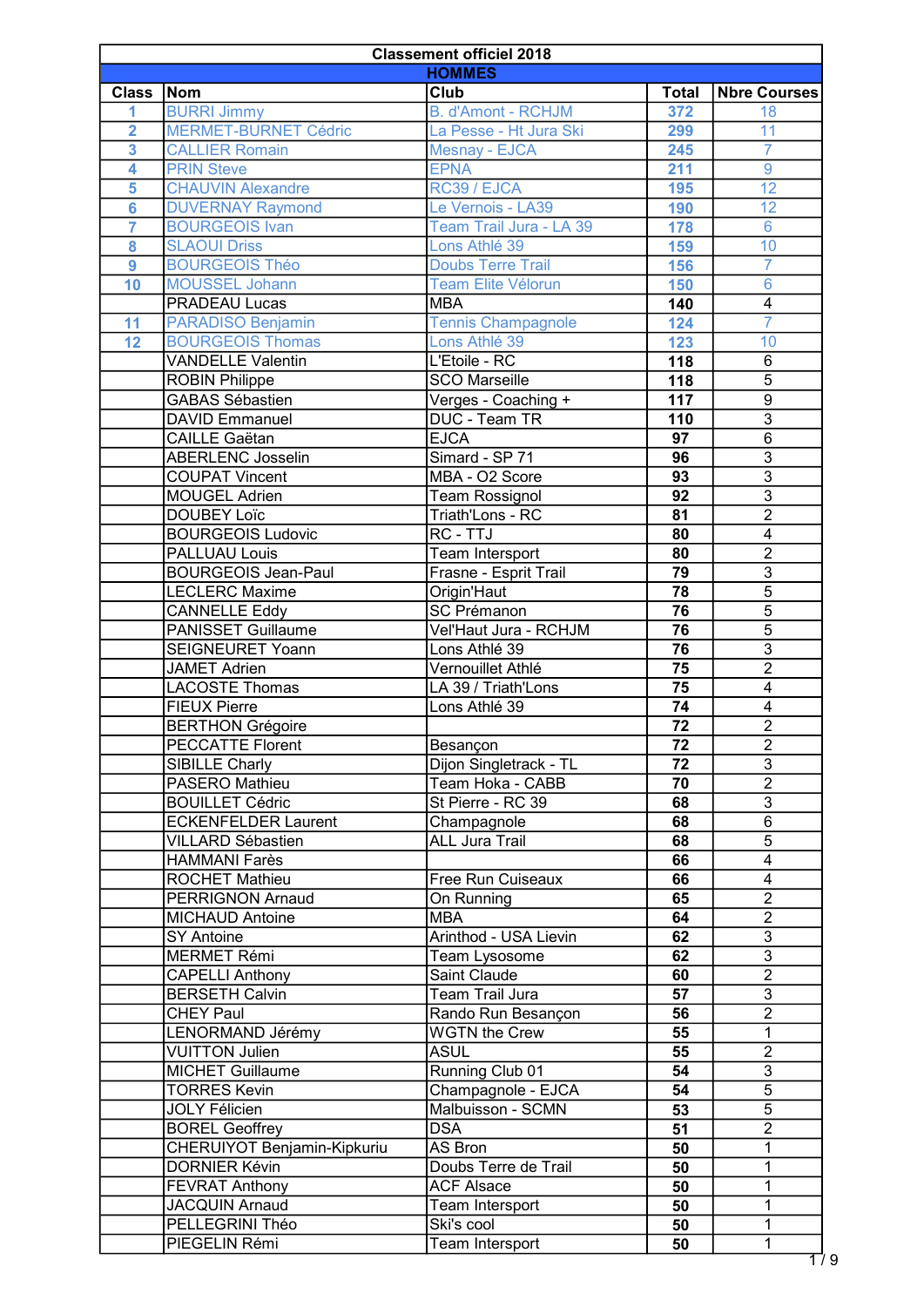| <b>ADAMCZYK Simon</b>         | Rando Run Besançon          | 49              | 3              |
|-------------------------------|-----------------------------|-----------------|----------------|
| MOISSONNIER Jean-Yves         | Cinquétral                  | 47              | $\overline{3}$ |
| <b>BARRAND Pierre</b>         | <b>GAB et Sports - PTTB</b> | 46              | $\overline{3}$ |
| <b>DUMONT Sébastien</b>       | <b>DSA</b>                  | 46              | $\overline{2}$ |
| <b>GAUTHIER Guillaume</b>     |                             | 46              | $\overline{2}$ |
| <b>BRUCKI Matthieu</b>        | Aquavélopode                | 45              | 1              |
| <b>CLEMENT Mathieu</b>        | Team Scott                  | 45              | 1              |
| <b>COMPAROT Antoine</b>       | PTT Dijon                   | 45              | 1              |
| <b>DAHMAR Ammar</b>           | Lyon                        | 45              | 1              |
| <b>DEMARET Jean-Eudes</b>     | Les Alligators              | 45              | 1              |
| <b>MORENO Jean-Paul</b>       | <b>ACCF</b>                 | 45              | 1              |
| NICOD Julien                  | <b>AS Les Verrières</b>     | 45              | 1              |
| <b>PIERRAT Yannick</b>        | Altecsport - La Pesse       | 45              | 1              |
| ROUZZEY Jean-Baptiste         |                             | 45              | 1              |
| <b>FEBVRE Olivier</b>         | LA 39 - Triath'Lons         | 44              | 6              |
| <b>GENISSON Clément</b>       | Besançon triathlon          | 44              | $\overline{2}$ |
| <b>NIZAN Pierre-Alexis</b>    | <b>Triath'Lons</b>          | 44              | $\overline{2}$ |
| <b>GUILLOT Michka</b>         | Mont / Monnet               | 42              | $\overline{2}$ |
|                               |                             |                 | $\overline{2}$ |
| <b>CHAUVIN William</b>        | <b>UC Jessienne</b>         | 41              |                |
| <b>BELLATON Mathias</b>       | <b>AHSA</b>                 | 40              | 1              |
| <b>BESCHET Vivien</b>         | Team Ht Doubs Perf.         | 40              | $\overline{2}$ |
| <b>BOUMEZZOUGH Abdelghani</b> |                             | 40              | 1              |
| <b>DEBOURG Quentin</b>        | Foulée Colignoise           | 40              | $\overline{2}$ |
| <b>GERARD Olivier</b>         | Roul@nsemble                | 40              | 1              |
| <b>MARTIN BRAUD Guilhem</b>   | <b>AC Pontarlier</b>        | 40              | 1              |
| <b>MASSON Roger</b>           | <b>DAC</b>                  | 40              | 1              |
| NSENGIYUMVA Dieudonné         | Lyon                        | 40              | 1              |
| <b>PIANET Nicolas</b>         | <b>New Balance</b>          | 40              | 1              |
| POLIN Benjamin                | <b>CAHM</b>                 | 40              | 1              |
| <b>ROUGET Lucas</b>           | <b>Triathlon Vesoul</b>     | 40              | 1              |
| <b>BOURDIN Jérôme</b>         | <b>CNP Triathlon</b>        | 38              | $\overline{2}$ |
| <b>BAVEREL Lucas</b>          | <b>AC Chenôve</b>           | 36              | $\overline{2}$ |
| <b>BASSARD Bruno</b>          | Team Trail Jura             | 36              | $\overline{3}$ |
| <b>BERQUAND Manuel</b>        | <b>DSA</b>                  | 36              | $\overline{4}$ |
| <b>BIENAIME Alex</b>          |                             | 36              | 1              |
| <b>BLANC Yoann</b>            | Free Run Cuiseaux           | 36              | 1              |
| <b>BOIVIN Nicolas</b>         | Aquavélopode                | 36              | 1              |
| <b>CHARRON Anthony</b>        | Ferrières SA                | 36              | $\overline{2}$ |
| FERNANDEZ Johan               |                             | 36              | 1              |
| <b>GIRARDET Pierre-Alain</b>  | Team Intersport             | 36              | 1              |
| <b>LE ROY Corentin</b>        | <b>SA Autun</b>             | 36              | 1              |
| <b>LERICHE Thomas</b>         | <b>DAC</b>                  | 36              | 1              |
| <b>RAUNER Maxime</b>          | Jog'R Salomon               | 36              | 1              |
| <b>BASILLE Mattis</b>         | YMCG ALB Athlé              | 35              | 4              |
| <b>BEDIER Erwan</b>           | <b>VAC</b>                  | 35              | 1              |
| <b>BUFFARD Hugo</b>           |                             | 35              | 1              |
| <b>CHAMPENOIS Morgan</b>      | <b>LMR Performance</b>      | 35              | 1              |
| <b>CHANOZ Maxime</b>          | <b>Chainaz les Frasses</b>  | 35              | 1              |
| <b>DUVERNAY Romain</b>        | Dijon Singletrack           | 35              | $\overline{3}$ |
| FLEURY Jean-Christophe        | Bonnetage                   | 35              | $\overline{2}$ |
| <b>GRANDPERRIN Florian</b>    | <b>DSA</b>                  | 35              | 1              |
| <b>LABOUS Quentin</b>         | Lavans Vuillafans           | 35              | $\overline{2}$ |
| RAYMOND Hugues                | St Claude - RC              | 35              | $\overline{2}$ |
| <b>DEBOT Gérald</b>           | Dortan                      | 34              | $\overline{3}$ |
| <b>EICH Lionel</b>            | Collège Zillisheim          | 34              | 1              |
| <b>JOBARD Franck</b>          | St Laurent Gx - LA39        | 34              | 3              |
| MODOUX Noël                   | Lacets Lizon                | 34              | $\overline{5}$ |
| <b>VUILLERMOZ Mathieu</b>     | Echallon                    | 34              | 4              |
| <b>BARAULT Antoine</b>        | Urban Runner Rouen          | 32 <sub>2</sub> | 1              |
|                               | Free Run                    | 32 <sub>2</sub> | $\mathbf{1}$   |
| <b>DEVANNE Julien</b>         |                             |                 |                |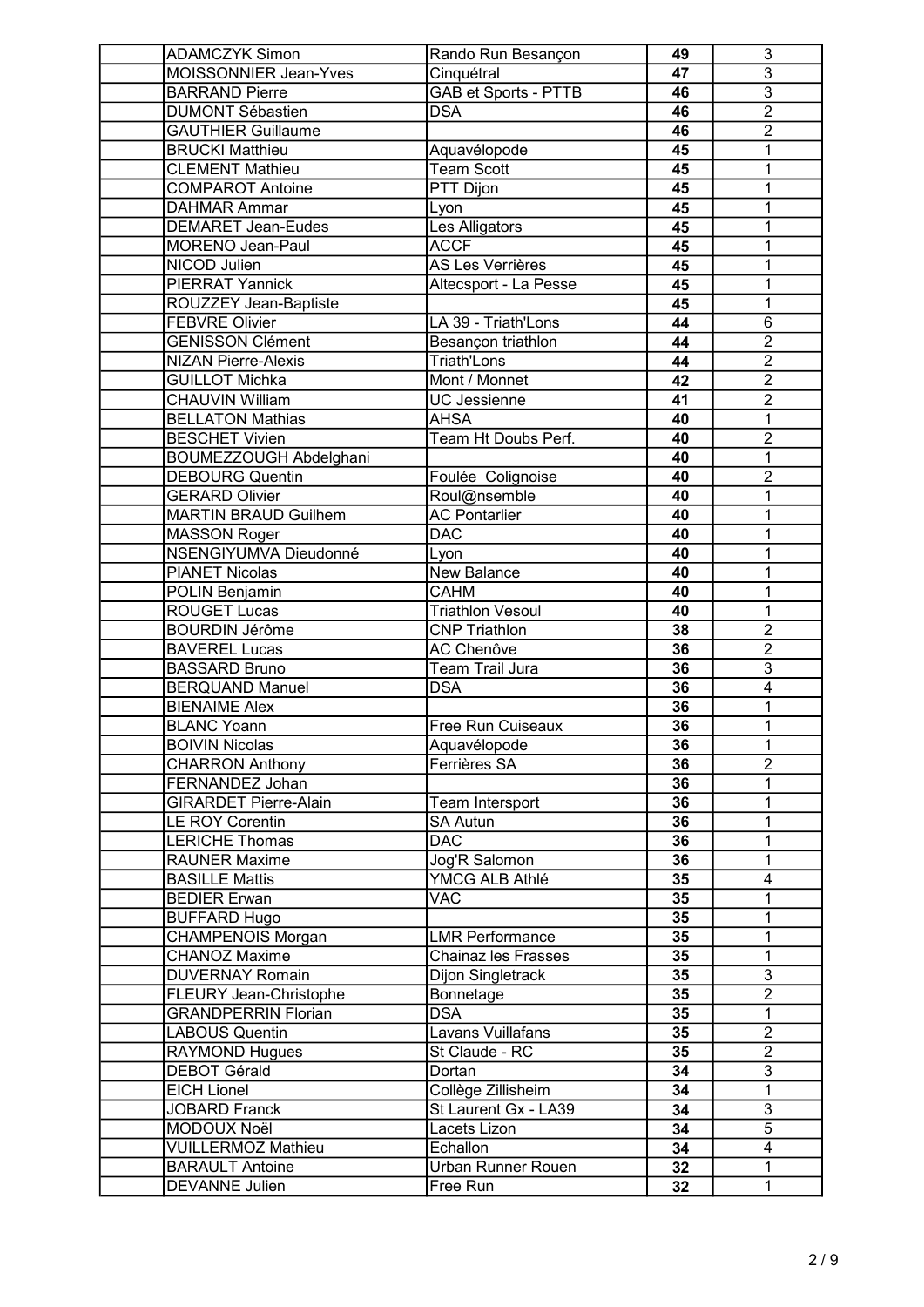| <b>DUPRE Christopher</b>      | <b>VTM</b>                                    | 32              | 1                         |
|-------------------------------|-----------------------------------------------|-----------------|---------------------------|
| <b>FAUSSURIER Cédric</b>      | AS Aix les Bains                              | 32              | $\overline{2}$            |
| <b>LANDAU Marc</b>            | Versailles                                    | 32              | 1                         |
| <b>MERLAUD Romain</b>         | CA Orsay                                      | 32              | 1                         |
| <b>MORAS Raphaël</b>          | Dole AC                                       | 32              | 1                         |
| <b>ROCES Samuel</b>           | Ferrières SA                                  | 32              | 1                         |
| <b>VULLIN Damien</b>          | Foulée Colignoise                             | 32              | 1                         |
| <b>SAID Hamisse</b>           | <b>DSA</b>                                    | 30              | 1                         |
| <b>AGRAPART Etienne</b>       |                                               | 30              | 1                         |
| <b>HAWKS Hayden</b>           | Hoka One One                                  | 30              | 1                         |
| <b>JBARI Chafik</b>           | <b>AC Chenôve</b>                             | 30              | 1                         |
| <b>JOZ-ROLAND Stéphane</b>    | RC - GSMP 39                                  | 30              | $\overline{3}$            |
| <b>KIDAY Abdou</b>            | CA Bellegarde                                 | 30              | 1                         |
| <b>MASSON SCHAEFFER Gwen</b>  | St Jean d'Arvey                               | 30              | 1                         |
| <b>PINOT Maxime</b>           | <b>Talloires</b>                              | 30              | $\overline{2}$            |
| <b>PONCET Jean-Charles</b>    | Val de Loue                                   | 30              | 1                         |
| <b>ROUX Gérald</b>            |                                               | 30              | 1                         |
|                               | Décathlon - Vinça<br><b>CAMN Villeurbanne</b> |                 |                           |
| <b>BIWOTT Stephen</b>         |                                               | 29              | 1                         |
| EL HACHEMI-DUMAS Younes       | <b>DSA</b>                                    | 29              | 1                         |
| <b>GAUTHIER Simon</b>         | Vouille                                       | 29              | 1                         |
| <b>GERBET Pierre-Etienne</b>  |                                               | 29              | 1                         |
| <b>GUILLOT Nicolas</b>        | Lons                                          | 29              | $\overline{3}$            |
| <b>JACQUES Sébastien</b>      |                                               | 29              | $\overline{\overline{3}}$ |
| <b>MOULIN Xavier</b>          | <b>CABV Martigny</b>                          | 29              | 1                         |
| <b>PETIN Baptiste</b>         | 511 RT                                        | 29              | 1                         |
| TISSERAND Jérôme              | <b>Bourg Triathlon</b>                        | 29              | 1                         |
| <b>VAN DER MEULEN Nicolas</b> | <b>ASUL Sport Nature</b>                      | 29              | 1                         |
| <b>VAUDELIN Alexis</b>        | <b>DUC</b>                                    | 29              | 1                         |
| <b>VIDAL Kévin</b>            |                                               | 29              | 1                         |
| <b>KALENITCHENKO Maxime</b>   | <b>NCS Traileman</b>                          | $\overline{27}$ | $\overline{2}$            |
| <b>BELLAND Dominique</b>      | Alliance Form Club                            | 26              | 1                         |
| <b>BOIRIN Nathan</b>          | Bessoncourt                                   | 26              | $\overline{2}$            |
| <b>CAILLET Jason</b>          | SC L'Abbaye                                   | 26              | 1                         |
| <b>ELYACOUBI Raouzi</b>       | <b>ASVEL</b>                                  | 26              | 1                         |
| <b>JABAFI Nourredine</b>      | <b>Alliance Form Club</b>                     | 26              | 1                         |
| <b>LAUDIER Edouard</b>        | <b>Provence Endurance</b>                     | 26              | 1                         |
| <b>LEBRUN Thibaut</b>         |                                               | 26              | 1                         |
| <b>MIGNOTTE Olivier</b>       | <b>DSA</b>                                    | 26              | 1                         |
| <b>TOUSSAINT Stéphane</b>     | <b>Tr'ailleurs</b>                            | 26              | 1                         |
| <b>ZANCHI Maxime</b>          | Lons Athlé 39                                 | 26              | 1                         |
| <b>ARRAGON Eric</b>           | PTTL - Lons AC                                | 25              | $\overline{2}$            |
| <b>JACQUEMARD Eric</b>        | LA39 - Triath'Lons                            | 25              | $\overline{2}$            |
| <b>MARGUET Laurent</b>        | Pontarlier                                    | 25              | $\overline{2}$            |
| <b>MONNIER Franck</b>         | <b>SCP Nozeroy</b>                            | 25              | 1                         |
| MONNIER-BENOIT Philippe       |                                               | 25              | 1                         |
| DAVID Mickaël                 |                                               | 24              | 1                         |
| <b>DELACROIX Ludovic</b>      | <b>Tout Fourg Court</b>                       | 24              | $\overline{2}$            |
| <b>DUBOST Thomas</b>          | Chamoix Lac Bleu                              | 24              | 1                         |
| <b>EMONNOT Bruno</b>          | LA 39 / Triath'Lons                           | 24              | $\overline{2}$            |
| <b>FERRIER Christophe</b>     | <b>MMS</b>                                    | 24              | 1                         |
| <b>JEAN Thibault</b>          | Ravanel et Co                                 | 24              | 1                         |
| <b>LE GUEN Maxime</b>         | <b>RCHJM</b>                                  | 24              | 1                         |
|                               | Ravanel et Co                                 |                 | 1                         |
| <b>MOUCHART Matthias</b>      |                                               | 24              | 1                         |
| <b>PERROT Thierry</b>         | Orchamps                                      | 24              |                           |
| PIPITONE Anthony              |                                               | 24              | 1                         |
| RICARDO Anthony               | AS Bologne                                    | 24              | 1                         |
| <b>URCEL Germain</b>          | <b>Brooks</b>                                 | 24              | $\mathbf{1}$              |
| <b>CLAVIER Julien</b>         | ALL Jura Trail - RC                           | 23              | $\overline{3}$            |
| <b>BLARDONE Charles</b>       |                                               | 22              | 1                         |
| <b>BONHOMME David</b>         | Cruseilles                                    | 22              | 1                         |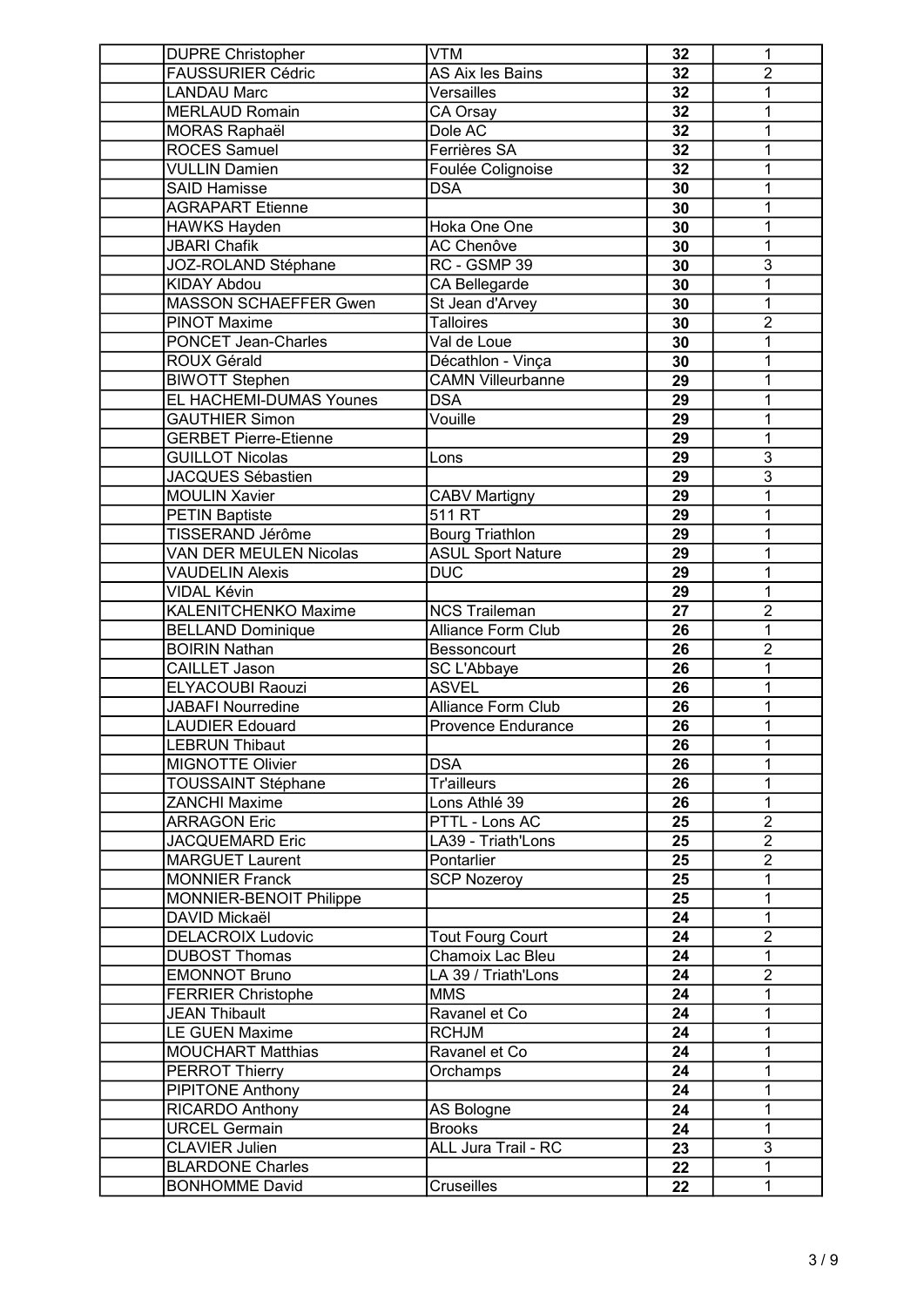| <b>CHAUVIN Valentin</b>                               | Haut Jura Ski                           | 22 | 1                         |
|-------------------------------------------------------|-----------------------------------------|----|---------------------------|
| DE PASQUALIN Henry                                    | Rando Running                           | 22 | 1                         |
| <b>DEPOIRE Laurent</b>                                | <b>ASAP Montélimar</b>                  | 22 | $\overline{2}$            |
| <b>DUVOY Yannick</b>                                  | Maisod                                  | 22 | $\overline{2}$            |
| <b>FORTOT Nicolas</b>                                 | US Champagne/S.                         | 22 | 1                         |
| <b>GROSPELIER Yann</b>                                | Tri Team V Joux                         | 22 | 1                         |
| <b>LUQUOT Yannick</b>                                 |                                         | 22 | 1                         |
| <b>MAHINC Grégory</b>                                 | Terre de Running                        | 22 | $\overline{2}$            |
| <b>MANCHE Mathieu</b>                                 | Tarceney                                | 22 | 1                         |
| <b>MARLOT Sylvain</b>                                 | <b>ASTL - Branges</b>                   | 22 | 1                         |
| <b>MORENO-LOPEZ Olivier</b>                           | <b>Barges</b>                           | 22 | $\overline{2}$            |
| <b>NIBARUTA Nestor</b>                                | AAA Lyon                                | 22 | 1                         |
| RIZZOTTO Julien                                       | Balise 25 - Besançon                    | 22 | 1                         |
| <b>BOUILLET Mickaël</b>                               | Chaux du D. - Running C.                | 21 | $\overline{2}$            |
| <b>BOYER Mattéo</b>                                   |                                         | 21 | $\overline{1}$            |
| <b>DUVERNAY Didier</b>                                | Lons Athlé 39                           | 21 | $\overline{3}$            |
| <b>VELTEN Marc</b>                                    | Jurazimut                               | 21 | $\overline{2}$            |
| <b>BALANCHE Hervé</b>                                 | Bellegarde/V.                           | 20 | 1                         |
|                                                       |                                         |    | 1                         |
| <b>BILLOT Louis</b><br><b>BILLOT LAILLET Engueran</b> | R Run Besançon                          | 20 | 1                         |
| <b>BONNET Florian</b>                                 | Rivoire Jacquemin<br><b>Triath'Lons</b> | 20 | $\overline{2}$            |
| <b>COYRON Maximilien</b>                              |                                         | 20 |                           |
|                                                       | Traileur Parmelan                       | 20 | 1                         |
| <b>CROZEMARIE Alexandre</b>                           |                                         | 20 | 1                         |
| <b>FAVEAUX Thierry</b>                                | <b>ARCH Ciney</b>                       | 20 | 1                         |
| <b>FIEUX Baptiste</b>                                 | Lons Athlé 39                           | 20 | 1                         |
| <b>FOREAU Alexandre</b>                               | <b>Crossfit Lons</b>                    | 20 | 1                         |
| <b>GALLOIS Roman</b>                                  | <b>RCHJM</b>                            | 20 | 1                         |
| <b>GRILLOT Anthony</b>                                | Team Trail Jura                         | 20 | $\overline{3}$            |
| <b>JEANNEROD Alexis</b>                               | <b>CSRP</b>                             | 20 | 1                         |
| <b>LUCAS Arnaud</b>                                   |                                         | 20 | 1                         |
| <b>MENETRIER Arnaud</b>                               |                                         | 20 | 1                         |
| MICHAUT Mathieu                                       |                                         | 20 | 1                         |
| <b>OVERNEY Thierry</b>                                |                                         | 20 | 1                         |
| PIERROT Jean-Marc                                     | Rrun Besançon                           | 20 | 1                         |
| <b>TAVARES Jean-Paul</b>                              | <b>Court Tout Doubs</b>                 | 20 | 1                         |
| THEVENARD Jean-Marie                                  | <b>Amicale des Costhauts</b>            | 20 | 1                         |
| WIBAULT Mathias                                       |                                         | 20 | $\mathbf{1}$              |
| <b>DURAND Franck</b>                                  | Team ICSEO                              | 19 | 1                         |
| FOROT Jonas                                           | Grenoble UC                             | 19 | 1                         |
| <b>PIRLING Franck</b>                                 | Dijon Singletrack                       | 19 | 1                         |
| THEVENIN Mickaël                                      | Navenne                                 | 19 | 1                         |
| <b>BULLE Bertrand</b>                                 | <b>ACR Dijon</b>                        | 18 | 1                         |
| <b>CHABOD Benoît</b>                                  | <b>AS Verrières</b>                     | 18 | 1                         |
| <b>ESSALKI Smain-Ismail</b>                           | <b>EGMA FC Mulhouse</b>                 | 18 | 1                         |
| <b>GALMICHE Dorian</b>                                | <b>SC Pays Rochois</b>                  | 18 | 1                         |
| <b>GIROD Eric</b>                                     | RCHJ - Bellefontaine                    | 18 | 4                         |
| <b>GUILLAUMIN Roger</b>                               |                                         | 18 | $\mathbf{1}$              |
| <b>LIOCHON Alain</b>                                  | <b>Team Gergonnes</b>                   | 18 | $\overline{2}$            |
| <b>MATER Adrien</b>                                   | <b>PTTB</b>                             | 18 | $\overline{\overline{3}}$ |
| <b>MEIER Christophe</b>                               |                                         | 18 | 1                         |
| <b>MIDOL Nicolas</b>                                  | PSA Groupe                              | 18 | 1                         |
| PASTEUR Frédéric                                      | Charézier                               | 18 | $\overline{2}$            |
| <b>SELLIER Nathan</b>                                 |                                         | 18 | 1                         |
| <b>TINGUELY Emile</b>                                 | <b>Running Conseil</b>                  | 18 | 1                         |
| <b>BROUET Loïc</b>                                    | Haut Jura Ski                           | 17 | $\overline{2}$            |
| <b>VICAIRE Stéphane</b>                               | Centre Canin                            | 17 | $\overline{2}$            |
| <b>VUITTON Morgan</b>                                 | La Sky Running                          | 17 | $\overline{2}$            |
| <b>ARBEZ Mathieu</b>                                  | <b>SCMB</b>                             | 16 | 1                         |
| <b>BOULESTREAU Yann</b>                               |                                         | 16 | 1                         |
| <b>BOURRAT Romain</b>                                 | <b>FC</b> Montchal                      | 16 | 1                         |
|                                                       |                                         |    |                           |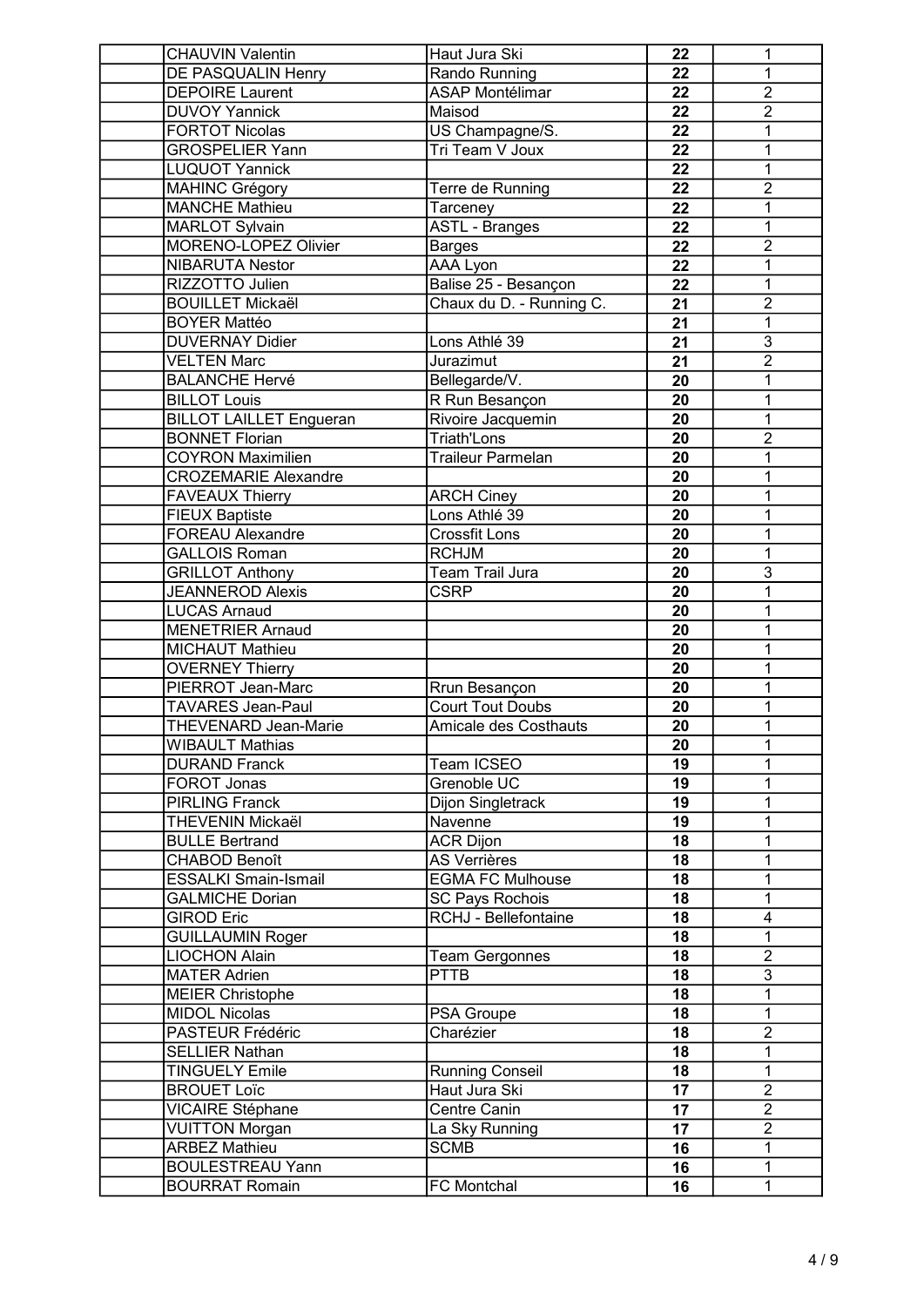| <b>BRETON Franck</b>           | Entente Oise Athlé      | 16              | 1              |
|--------------------------------|-------------------------|-----------------|----------------|
| <b>CLERC Cédric</b>            | Les Auxons              | 16              | $\overline{2}$ |
| <b>DAYET Robin</b>             | St Etienne              | 16              | 1              |
| DE JESUS Michel                |                         | 16              | 1              |
| <b>FAURAND Anthony</b>         | <b>DSA</b>              | 16              | 1              |
| FREI Jonas                     | <b>St Sulpice</b>       | 16              | 1              |
| <b>JEAN Frédéric</b>           | <b>ESS Montbenoît</b>   | 16              | 1              |
| <b>LE HELLEY Laurent</b>       | T. Berci C. Armor       | 16              | 1              |
| <b>MARTEL Franck</b>           | AS Besançon M.          | 16              | 1              |
| MAUREL Côme                    | AS Aix les Bains        | 16              | 1              |
| MICHAUD Kévin                  |                         | 16              | 1              |
| PAGET Thibaud                  | <b>Team Ski'scool</b>   | 16              | 1              |
| <b>PEPIN Jonathan</b>          | Team Wawache            | 16              | 1              |
| <b>RICHALET Baptiste</b>       |                         | 16              | 1              |
| <b>ROUE Xavier</b>             |                         | 16              | 1              |
| <b>ROUSSET Bruno</b>           | Foulée Annemasse        | 16              | 1              |
| <b>TRIBOULET Valentin</b>      |                         | 16              |                |
|                                |                         |                 | 1              |
| <b>VAISSE Mathieu</b>          | Collège Briand          | 16              | 1              |
| <b>BARTOLINI Alain</b>         | Stade Genève            | 15              | 1              |
| <b>BERTIN-DENIS Thomas</b>     | <b>Sport 2000</b>       | 15              | 1              |
| <b>BESSON Aurélien</b>         |                         | 15              | 1              |
| <b>BINETRUY Stéphane</b>       |                         | 15              | 1              |
| <b>BLONDEAU Charlie</b>        | Bellefontaine           | 15              | 1              |
| <b>BOURGEOIS Corentin</b>      |                         | 15              | 1              |
| <b>BOURGEOIS Julien</b>        | Fromagerie M. Petite    | 15              | 4              |
| <b>CAMELIN Boris</b>           | Morez                   | 15              | 1              |
| <b>CAMELIN Théo</b>            |                         | 15              | 1              |
| <b>CHEVRON Christian</b>       | Lons Athlé 39           | 15              | 1              |
| <b>FAIVRE Fabien</b>           |                         | 15              | 1              |
| <b>GANDELIN Emmanuel</b>       | Jura Sport Orientation  | 15              | 1              |
| <b>GUINCHARD Guillaume</b>     |                         | 15              | 1              |
| <b>JORDAN Guillaume</b>        | <b>Ecureuil Plouay</b>  | 15              | 1              |
| <b>MARTENAT Régis</b>          | COC                     | 15              | $\overline{3}$ |
| <b>METRAZ Florian</b>          |                         | 15              | 1              |
| <b>MIGUEL David</b>            | Traileur Val'O Jura     | 15              | 1              |
| <b>RUIZ François</b>           | Traileur Val'O Jura     | 15              | 1              |
| SAULNIER Gaël                  | Lacets Lizon            | 15              | 1              |
| <b>VANDEL Anthony</b>          |                         | 15              | $\overline{2}$ |
| <b>VERGUET Alix</b>            | Haut Jura Ski           | 15 <sub>1</sub> | 1              |
| <b>AMARAL Quentin</b>          | Issy Triathlon          | 14              | 1              |
| <b>BENAY Christophe</b>        | Team Intersport - DAC   | 14              | $\overline{2}$ |
| <b>BONNET Kévin</b>            | Lyon                    | 14              | 1              |
| <b>GIRARD Patrice</b>          | $\overline{\text{BSP}}$ | 14              | 1              |
| <b>JACOB Romaric</b>           |                         | 14              | 1              |
| <b>JAILLET Antoine</b>         |                         | 14              | 1              |
| <b>JULIEN Lucas</b>            | Team Trail Jura         | 14              | 1              |
| <b>LEHNERT VUAILLET Ulysse</b> |                         | 14              | 1              |
| MARBOT Johan                   | Maine Coon              | 14              | 1              |
| MICHAUD Mickaël                | Triath'Lons             | 14              | 1              |
| <b>ORNY Florian</b>            | <b>Mandrevillars</b>    | 14              | 1              |
| PASTOR Marc                    | CA Orsay                | 14              | 1              |
| PEGEOT Pierre-Alain            | Saone Mt d'Or Nature    | 14              | 1              |
| <b>SUCHET Christian</b>        | Team Intersport         | 14              | 1              |
| <b>TILLIER Mickaël</b>         | Orgelet                 | 14              | $\overline{3}$ |
|                                | <b>AC Chenôve</b>       |                 |                |
| <b>TROSSAT Ludovic</b>         |                         | 14              | 1              |
| <b>ZALMAT Fabien</b>           | AC Chenôve              | 12              | 1              |
| KATGELY Téo                    | Chambéry Triathlon      | 12              | $\overline{2}$ |
| ALBUQUERQUE Bruno              | <b>MB</b> Running Team  | 12              | 1              |
| <b>BEAUVIR Yannick</b>         |                         | 12              | 1              |
| <b>BERREZ Louis</b>            |                         | 12              | 1              |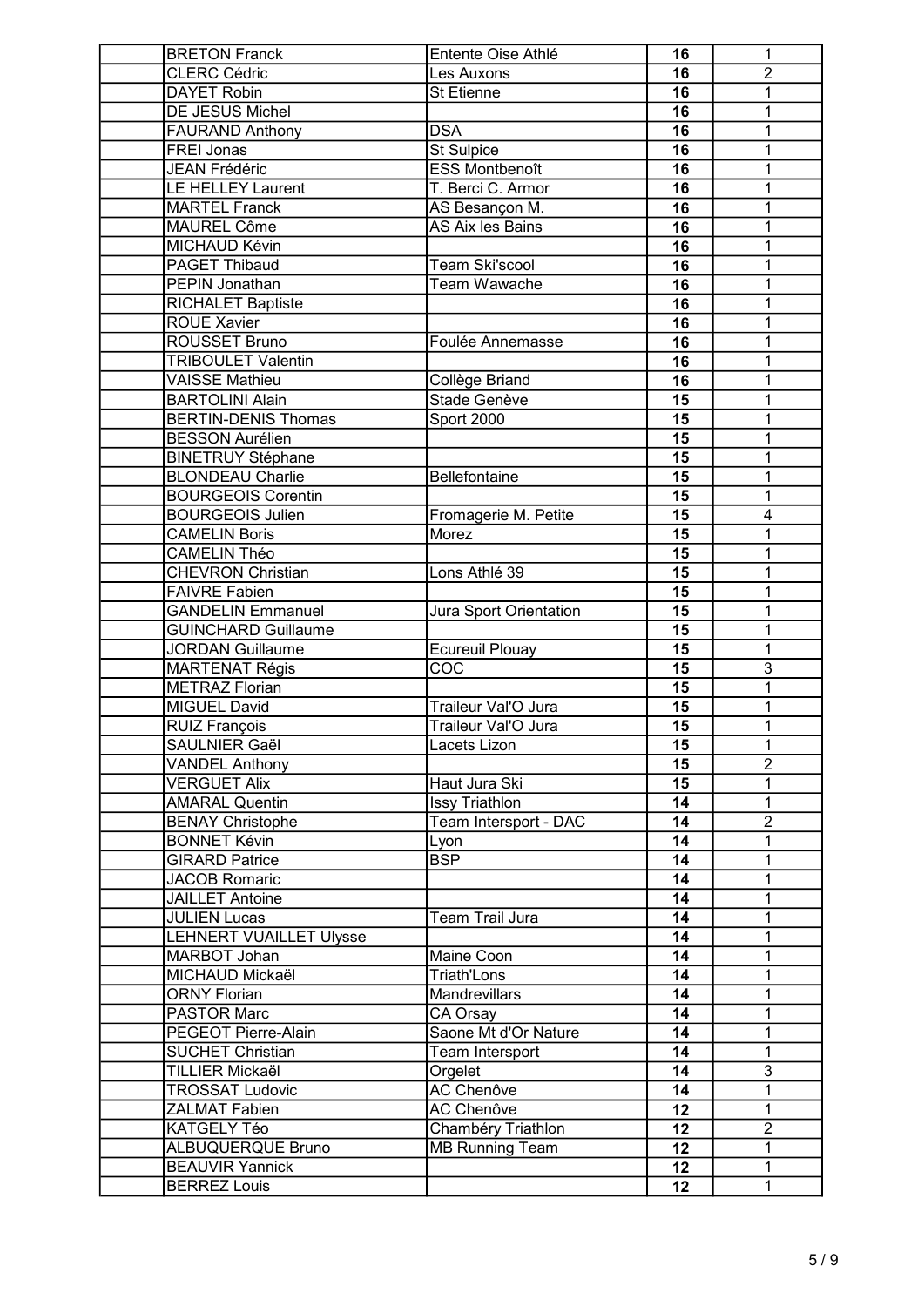| <b>BOEHM Philippe</b>                | Aix les Bains               | 12                      | $\boldsymbol{2}$ |
|--------------------------------------|-----------------------------|-------------------------|------------------|
| <b>BOUDOT Maxime</b>                 |                             | 12                      | 1                |
| <b>BOUTARFA Frédéric</b>             |                             | 12                      | 1                |
| <b>COLOMB Ludovic</b>                | <b>CABB</b>                 | 12                      | 1                |
| <b>DENOIX Rémi</b>                   | Franois                     | 12                      | 1                |
| <b>DUBOZ Patrick</b>                 | Rivoire Jacquemin           | 12                      | 1                |
| EL MADI El Yazid                     | CA Bellegarde               | 12                      | 1                |
| <b>FAIVRE Jean-Baptiste</b>          | Clairvaux                   | 12                      | 1                |
| <b>FRANCOIS Loïc</b>                 | <b>USO</b>                  | 12                      | $\overline{2}$   |
| <b>GERMAIN Florian</b>               |                             | 12                      | 1                |
| <b>GIRARD Baptiste</b>               | Balise 25                   | 12                      | 1                |
| <b>GIRARD Georges</b>                | Lons Athlé 39               | 12                      | 1                |
| <b>GRANDJEAN Thomas</b>              | Meussia - HJS               | 12                      | $\overline{2}$   |
| <b>GRY Nicolas</b>                   | <b>Unnormal Trail</b>       | 12                      | 1                |
| <b>GUIGUE Jérôme</b>                 | St Claude Athlé             | 12                      | $\mathbf{1}$     |
| <b>JAVOUREZ Laurent</b>              | Maisod                      | 12                      | $\mathbf{1}$     |
| <b>LAFAY Guillaume</b>               |                             | 12                      | 1                |
| LE MONTAGNER Mathieu                 | <b>SA Autun</b>             | 12                      | 1                |
| <b>LOZACH Frédéric</b>               | <b>St Louis RC</b>          | 12                      | 1                |
|                                      |                             |                         | 1                |
| <b>MONNEY Eric</b><br>QUEUDRAY Jason |                             | 12                      | 1                |
|                                      | T. Globetraileur            | 12                      |                  |
| <b>RIVIER Aurélien</b>               |                             | 12                      | 1                |
| <b>TAGLIONE Mattéo</b>               | <b>SCMB</b>                 | 12                      | $\mathbf{1}$     |
| <b>VOISIN Rémi</b>                   | Orgelet                     | 12                      | 1                |
| <b>ANTOINE Régis</b>                 | <b>Team Amstrong</b>        | 10                      | 1                |
| <b>ARNAUD Cédric</b>                 | Alligators Seynod           | 10                      | 1                |
| <b>BENKHELFALLAH Sid et Hugo</b>     | <b>SP Besançon</b>          | 10                      | $\mathbf{1}$     |
| <b>BERNARDOT Samuel</b>              | Savigna                     | 10                      | 1                |
| <b>BOURGIN Tom</b>                   | <b>SCMBM</b>                | 10                      | $\mathbf{1}$     |
| <b>CERIEIRO Franck</b>               | <b>Valeur Patrimoine</b>    | 10                      | 1                |
| <b>CORNEBOIS Emile</b>               |                             | 10                      | $\overline{1}$   |
| <b>DELHAYE Mickaël</b>               | <b>EJCA</b>                 | 10                      | $\mathbf{1}$     |
| <b>DELUBAC Simon</b>                 | <b>Gendarmerie Ht Doubs</b> | 10                      | 1                |
| DOLE Joseph                          | Doye                        | 10                      | 1                |
| <b>DRUOT François-Henri</b>          | Besançon                    | 10                      | 1                |
| <b>DUSSOUILLEZ Noam</b>              |                             | 10                      | 1                |
| <b>GARIN-LAUREL Nicolas</b>          | Oussières                   | 10                      | 3                |
| <b>GAY Christian</b>                 | St Claude                   | 10                      | $\overline{3}$   |
| <b>JACQUES Vincent</b>               | Doye                        | 10                      | 1                |
| <b>LABROT Philippe</b>               | <b>Bonellieu</b>            | 10                      | 1                |
| <b>LEROY Antoine</b>                 |                             | 10                      | 1                |
| <b>MERCERET Romain</b>               |                             | 10                      | 1                |
| <b>REBEYROTTE Pascal</b>             |                             | 10                      | 1                |
| <b>ROUX Corentin</b>                 | Clermont Athlé              | 10                      | 1                |
| <b>VASSE Vivian</b>                  | <b>EJCA</b>                 | 10                      | 1                |
| <b>VERDU Mickaël</b>                 |                             | 10                      | 1                |
| <b>VOMIERO Patrick</b>               | Lons Athlé 39               | 10                      | 1                |
| <b>CHARLES Vincent</b>               |                             | 9                       | $\overline{1}$   |
| <b>GOGUELY Claude</b>                | Aquavélopode                | $\overline{9}$          | $\overline{2}$   |
| <b>KHALFI Bruno</b>                  | SCMB - VO3 Max              | 9                       | $\overline{2}$   |
| Points non attribués                 |                             | $\boldsymbol{9}$        | $\overline{1}$   |
| PONCET Clément                       | O'Jura                      | $\overline{9}$          | $\overline{2}$   |
| <b>ADMIRAT Aurélien</b>              | Septmoncel                  | 8                       | 1                |
| <b>ALIX Adrien</b>                   | Dijon                       | 8                       | 1                |
| <b>AMIOT BASILLE Cédric</b>          | YMCG ALB Athlé              | 8                       | 1                |
| <b>BAUDOUX Jérôme</b>                | <b>SC Grandvaux</b>         | $\overline{\mathbf{8}}$ | $\mathbf{1}$     |
| <b>BIOLLAZ Daniel</b>                |                             | 8                       | 1                |
| <b>BRIDELANCE Olivier</b>            |                             | 8                       | 1                |
| <b>BRIZION Vincent</b>               | Besançon Triathlon          | 8                       | 1                |
| CERRUTI Hugo                         | Cogna                       | 8                       | $\mathbf{1}$     |
|                                      |                             |                         |                  |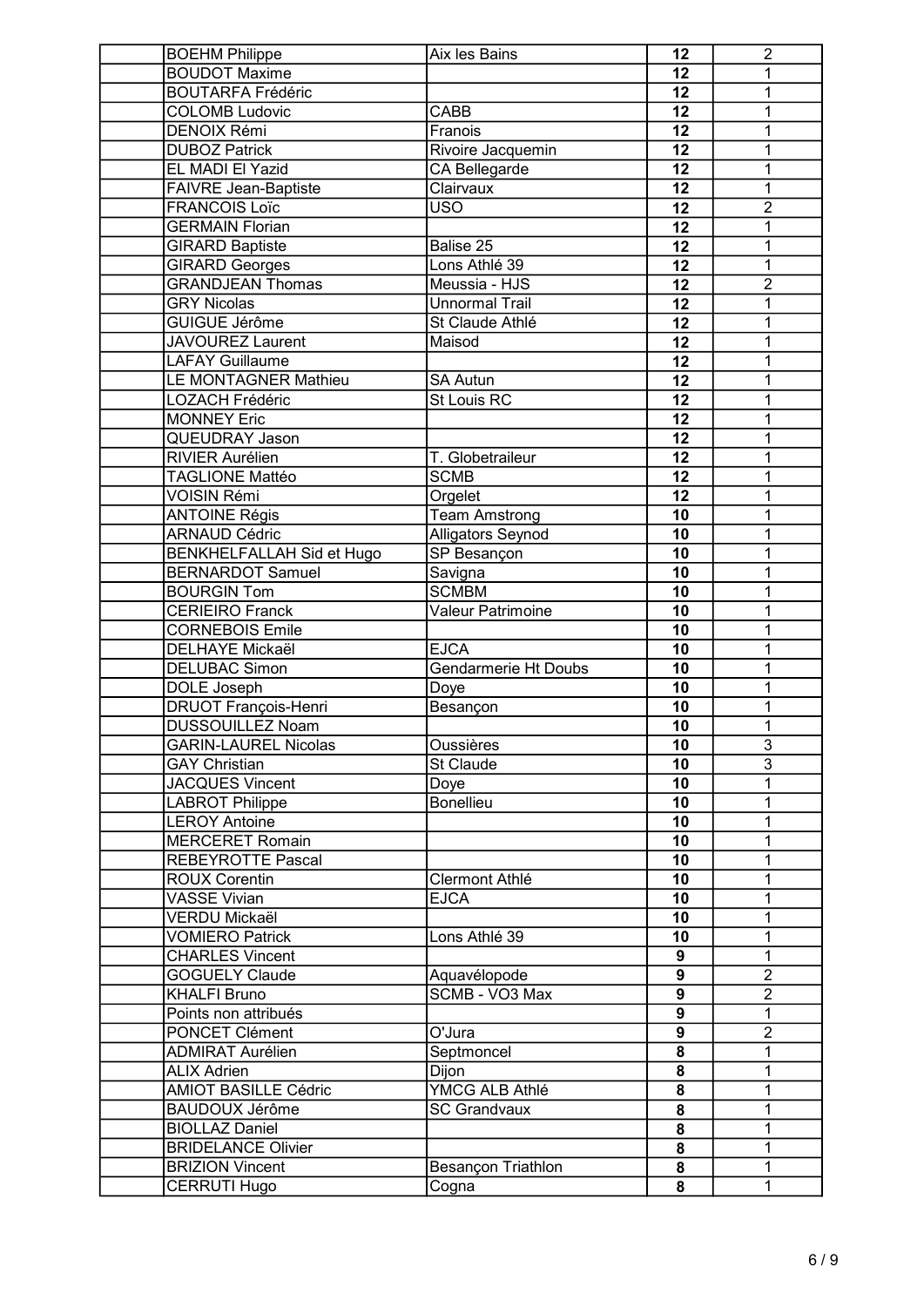| <b>COSTA Valentin</b>                          |                                      | 8                       | 1              |
|------------------------------------------------|--------------------------------------|-------------------------|----------------|
| <b>CRETIN Jean-Noël</b>                        | SC B. d'Amont - RCHJM                | 8                       | $\overline{3}$ |
| <b>DREVET Jérôme</b>                           | Tassenières - TL                     | 8                       | $\overline{2}$ |
| <b>FARES Moussa</b>                            | Lyon                                 | 8                       | 1              |
| <b>FAVRE Cyril</b>                             |                                      | 8                       | $\overline{2}$ |
| <b>FAVRE-FELIX Damien</b>                      |                                      | 8                       | 1              |
| <b>GENTILS Johnny</b>                          | Villers le Lac - DSA                 | 8                       | 1              |
| <b>HEITZMANN Stéphane</b>                      | Dijon Singletrack                    | 8                       | 1              |
| <b>HUGO Reinhold</b>                           |                                      | 8                       | 1              |
| <b>JEANTET Antoine</b>                         |                                      | 8                       | 1              |
| LALLEMAND Ugo                                  | <b>DAC</b>                           | 8                       | 1              |
| <b>LANGLIN Francky</b>                         |                                      | 8                       | 1              |
| <b>MUSSILLON Fabien</b>                        | SAM Paris 12                         | 8                       | 1              |
| <b>OLIVAIN Christophe</b>                      |                                      | $\overline{\mathbf{8}}$ | $\mathbf{1}$   |
| PETER Léonard                                  | DAC - Aquavélopode                   | 8                       | 1              |
| PETIT Johann                                   |                                      | 8                       | 1              |
| <b>PIARD Eric</b>                              | Lyon                                 | 8                       | 1              |
| PIET Kévin                                     |                                      |                         | 1              |
|                                                |                                      | 8                       |                |
| ROUSSEAUX Simon                                |                                      | 8                       | 1              |
| <b>SCHMITT Thomas</b><br><b>SEURAT Laurent</b> | Haut Jura Ski<br>AJ Auxerre Marathon | 8                       | 1              |
|                                                |                                      | 8                       | 1              |
| <b>THOMAS Killian</b>                          |                                      | 8                       | $\mathbf{1}$   |
| <b>TSCHEILLER Charles</b>                      | Ski St Maurice/Moselle               | 8                       | 1              |
| <b>VICHARD Laurent</b>                         | <b>Triath'lons</b>                   | 8                       | 1              |
| <b>VUILLEMIN Joël</b>                          | <b>CNP Triathlon</b>                 | 8                       | 1              |
| <b>BILLET Emeric</b>                           |                                      | $\overline{7}$          | 1              |
| <b>BOCABEILLE Arnaud</b>                       |                                      | $\overline{\mathbf{7}}$ | 1              |
| <b>BURDEYRON Xavier</b>                        |                                      | $\overline{7}$          | 1              |
| <b>FOUQUET Jean-Pierre</b>                     | <b>Team Triandine</b>                | $\overline{7}$          | 1              |
| <b>GROSJEAN Ludovic</b>                        | Rando Run Besançon                   | $\overline{\mathbf{z}}$ | $\overline{1}$ |
| <b>MAZUE Thibault</b>                          |                                      | $\overline{\mathbf{7}}$ | 1              |
| <b>MOREL-JEAN Antoine</b>                      |                                      | $\overline{\mathbf{7}}$ | 1              |
| PETITJEAN Aurélien                             | Team Trail Jura                      | $\overline{\mathbf{z}}$ | $\overline{2}$ |
| <b>VIRET Guillaume</b>                         | <b>Triath'Lons</b>                   | $\overline{7}$          | 1              |
| <b>ADAM Antoine</b>                            | <b>Miserey Salines</b>               | 6                       | 1              |
| <b>BOCH Cyril</b>                              |                                      | $6\phantom{1}$          | 1              |
| <b>BOUCHEX Olivier</b>                         | Tri. Vallée de Joux                  | 6                       | 2              |
| <b>BRARD Pierre-Yves</b>                       | MSN 73 - Worden                      | $6\phantom{1}$          | 1              |
| <b>CANTENOT Gaël</b>                           | Rando Running                        | $6\phantom{a}$          | $\overline{2}$ |
| <b>CAVERNE Jean-Baptiste</b>                   | <b>CAF</b>                           | 6                       | 1              |
| COLIN Jérôme                                   | Nos courses en vert                  | $6\phantom{1}$          | 1              |
| <b>DEBREU Matthieu</b>                         |                                      | 6                       | 1              |
| <b>DOUBLIER Bernard</b>                        | Dole AC                              | $6\phantom{1}$          | 1              |
| <b>FONDREVELLE Mathieu</b>                     | Couchey                              | 6                       | 1              |
| <b>GUINCHARD Max</b>                           |                                      | $6\phantom{1}$          | 1              |
| <b>JEANNIN Clément</b>                         | <b>CSRP</b>                          | 6                       | 1              |
| <b>LEBRETON Jacques</b>                        | Le Frasnois                          | $\overline{6}$          | 1              |
| <b>MASSON Alix</b>                             | Dole AC                              | $\overline{6}$          | 1              |
| <b>MENESTRIER Benoît</b>                       | Coaching + - Cariboost               | $\overline{6}$          | 1              |
| <b>MICHEL Christophe</b>                       | St Claude - LAC                      | 6                       | 1              |
| MICHIELLSEN Carlo                              | VACH - Belgique                      | 6                       | 1              |
| PAKULA Jean-François                           | Etalans                              | $6\phantom{a}$          | 1              |
| <b>POYET Franck</b>                            | Dole AC                              | 6                       | 1              |
| <b>RANNOU Yannick</b>                          | Besançon Tri.                        | 6                       | 1              |
| ROCHET Thibaud                                 | <b>USO</b>                           | $\overline{6}$          | 1              |
| <b>VALLOT Yannick</b>                          |                                      | 6                       | 1              |
| <b>VERNET Pierre-Henri</b>                     | Keraunos Sports                      | $6\phantom{1}$          | 1              |
| WACOGNE Michaël                                |                                      | 6                       | 1              |
| <b>AUBOUSSIER Vincent</b>                      | Foulée Colignoise                    | $\overline{\mathbf{5}}$ | 1              |
| <b>BARTHET Anthony</b>                         |                                      | 5                       | $\mathbf{1}$   |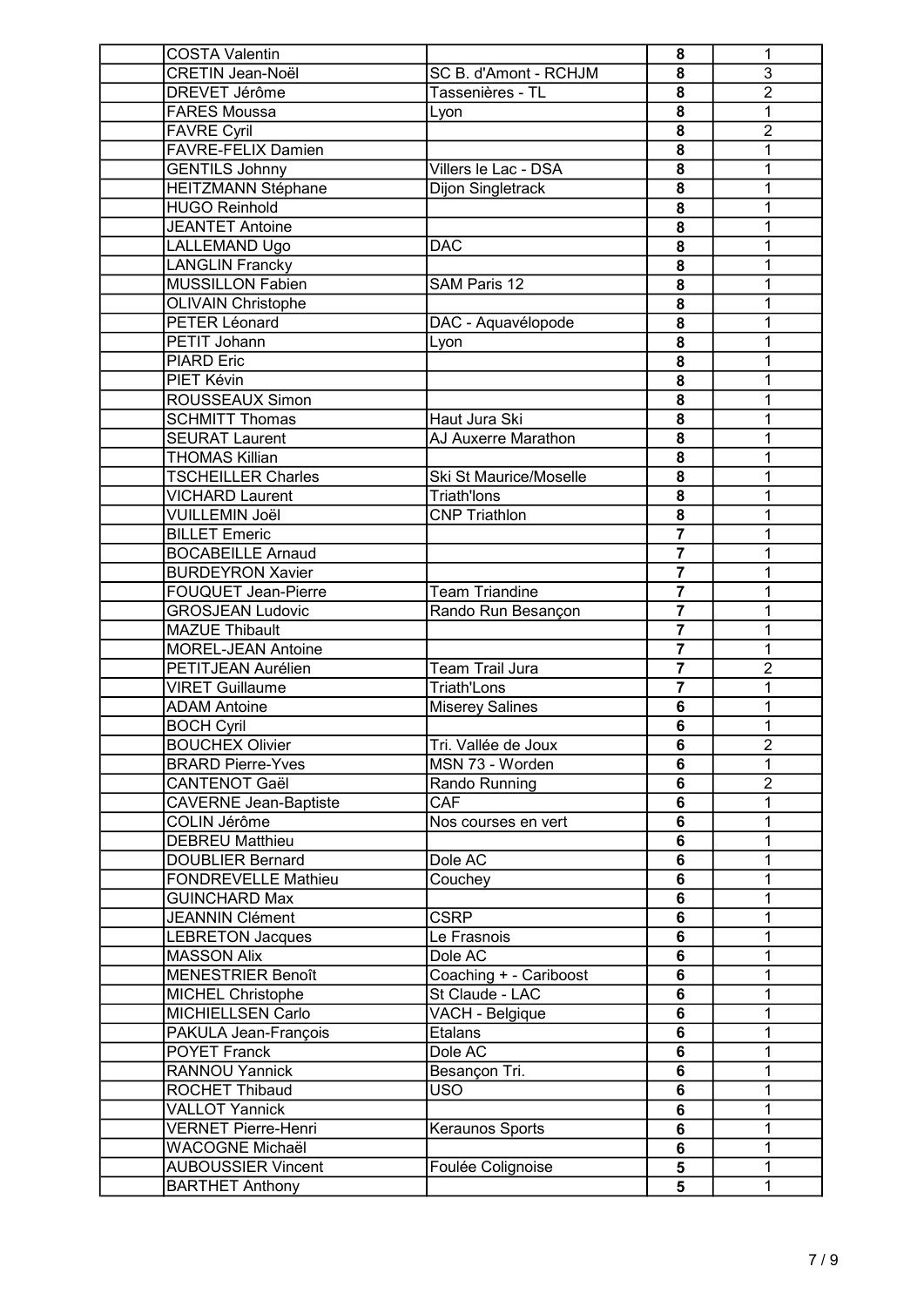| <b>BOURGEOIS Jean-Marie</b>   |                            | 5                         | 1              |
|-------------------------------|----------------------------|---------------------------|----------------|
| <b>CARREZ Boris</b>           |                            | 5                         | 1              |
| <b>CHOPARD-LALLIER Benoît</b> | <b>SC Val Morteau</b>      | $\overline{\mathbf{5}}$   | 1              |
| <b>CLEMENT Cédric</b>         | Running Conseil 39         | 5                         | 1              |
| <b>COMMANAY Richard</b>       | Arch'Noé                   | 5                         | 1              |
| CORNEBOIS Jérôme              | <b>EJCA</b>                | 5                         | 1              |
| FARGETTE Jean                 |                            | 5                         | 1              |
| FERREUX Raph                  |                            | 5                         | 1              |
| <b>FLEURY Valentin</b>        | Dijon Singletrack          | 5                         | $\overline{2}$ |
| <b>GINTER Sébastien</b>       | RCHJ - Lamoura             | 5                         | 1              |
| <b>GOUZIN Charles</b>         |                            | 5                         | 1              |
| <b>GUILLAUD Sébastien</b>     |                            | 5                         | 1              |
| <b>GUINCHARD Damien</b>       |                            | 5                         | 1              |
| <b>MAUGAIN Fabrice</b>        |                            | $\overline{\mathbf{5}}$   | 1              |
| <b>MOREL David</b>            | Tri. Ambérieu              | $\overline{5}$            | 1              |
| <b>MOREL Victor</b>           | <b>RCHJ</b>                | $\overline{5}$            | 1              |
|                               |                            |                           |                |
| <b>PERROT Pierre</b>          | Alti Trail                 | 5                         | 1              |
| PEYRACHE Donovan              | Trailhunter                | $\overline{5}$            | 1              |
| <b>VOLATIER Yvon</b>          | ND <sub>2</sub> BR         | $\overline{\mathbf{5}}$   | 1              |
| <b>CANDUSSO Gabriel</b>       | AC Chenôve                 | 4                         | 1              |
| <b>BAHOR Thomas</b>           | Les Glières                | 4                         | 1              |
| <b>CALEYRON Benjamin</b>      |                            | 4                         | 1              |
| <b>COLOMB Bastien</b>         |                            | 4                         | 1              |
| <b>COMBE Julien</b>           | Tri. Villefranche/S.       | 4                         | 1              |
| <b>ESPINAL Xavier</b>         | <b>Team Claud'Sport</b>    | 4                         | 1              |
| <b>FAIVRE François</b>        | <b>Team Trail Hoka</b>     | 4                         | 1              |
| FERREIRA OLIVA P. Joao        | 01 Pulsion                 | 4                         | 1              |
| <b>FRIDEZ Pierre</b>          |                            | 4                         | 1              |
| <b>GIRARD Norbert</b>         |                            | 4                         | 1              |
| <b>GOUX Sébastien</b>         |                            | 4                         | 1              |
| <b>GRILLON Julien</b>         |                            | 4                         | 1              |
| <b>JAUNIN Nicolas</b>         | <b>FYNE Terra</b>          | 4                         | 1              |
| LOUCHE Jean-Marc              | Courir Livron              | 4                         | 1              |
| MALDONADO Guillaume           | Alès Cévennes Athlé        | $\overline{\mathbf{4}}$   | 1              |
| MORENO-LOPEZ Maxence          | <b>VC Dole</b>             | 4                         | 1              |
| <b>NOCUS Cyrille</b>          | <b>CRC Strasbourg</b>      | 4                         | 1              |
| <b>POULLOT Alexis</b>         | <b>WGTN the Crew</b>       | 4                         | 1              |
| <b>SAUGET Yohann</b>          | <b>Miserey Salines</b>     | 4                         | 1              |
| <b>SITBON Laurent</b>         | Team Intersport            | 4                         | 1              |
| <b>THUILLE Adrien</b>         | Ain Est Athlé              | 4                         | 1              |
| <b>BOUDAY</b> Ivan            | <b>US Chaumerand</b>       | 3                         | 1              |
| <b>BOURGEOIS Alexandre</b>    |                            | 3                         | 1              |
| <b>GAILLARD Julien</b>        | Running Conseil 39         | 3                         | 1              |
| <b>GARNIER Marc</b>           |                            | $\overline{\mathbf{3}}$   | 1              |
| <b>GROSPIERRE Simon</b>       |                            | $\overline{\mathbf{3}}$   | 1              |
| <b>LECHENNE Thomas</b>        |                            | $\overline{\mathbf{3}}$   | 1              |
| <b>LEFORESTIER Marin</b>      | <b>SC Arêches Beaufort</b> | $\overline{\overline{3}}$ | 1              |
| <b>LEJEUNE Sylvain</b>        | <b>TMC</b>                 | $\overline{\overline{3}}$ | 1              |
| <b>LORENZINI Grégory</b>      | Besançon                   | $\overline{\mathbf{3}}$   | $\overline{2}$ |
| PERRETTE Frédéric             | DAC - Foucherans           | $\overline{\mathbf{3}}$   | 1              |
| PERRIOT Jean-Marc             |                            | $\overline{\mathbf{3}}$   | 1              |
| <b>ROY Didier</b>             | Team Rossignol I.          | $\overline{\mathbf{3}}$   | 1              |
| <b>SCHMITT Youri</b>          | Haut Jura Ski              | $\overline{\overline{3}}$ | 1              |
| <b>THOUVEREZ Aurélien</b>     | <b>RCHJ</b>                | $\overline{\mathbf{3}}$   | 1              |
| <b>BARTHET Adrien</b>         |                            | $\overline{2}$            | 1              |
| <b>BERTHE Benoît</b>          | Sillingy                   | $\overline{2}$            | 1              |
| <b>BREITEL Matthieu</b>       |                            | $\mathbf 2$               | 1              |
| <b>BREVET Florian</b>         |                            | $\mathbf 2$               | 1              |
| <b>BUNOD Damien</b>           |                            | $\mathbf 2$               | 1              |
| <b>CHAPEAU Yves</b>           | Team Trail Jura            | $\mathbf{2}$              |                |
|                               |                            |                           | 1              |